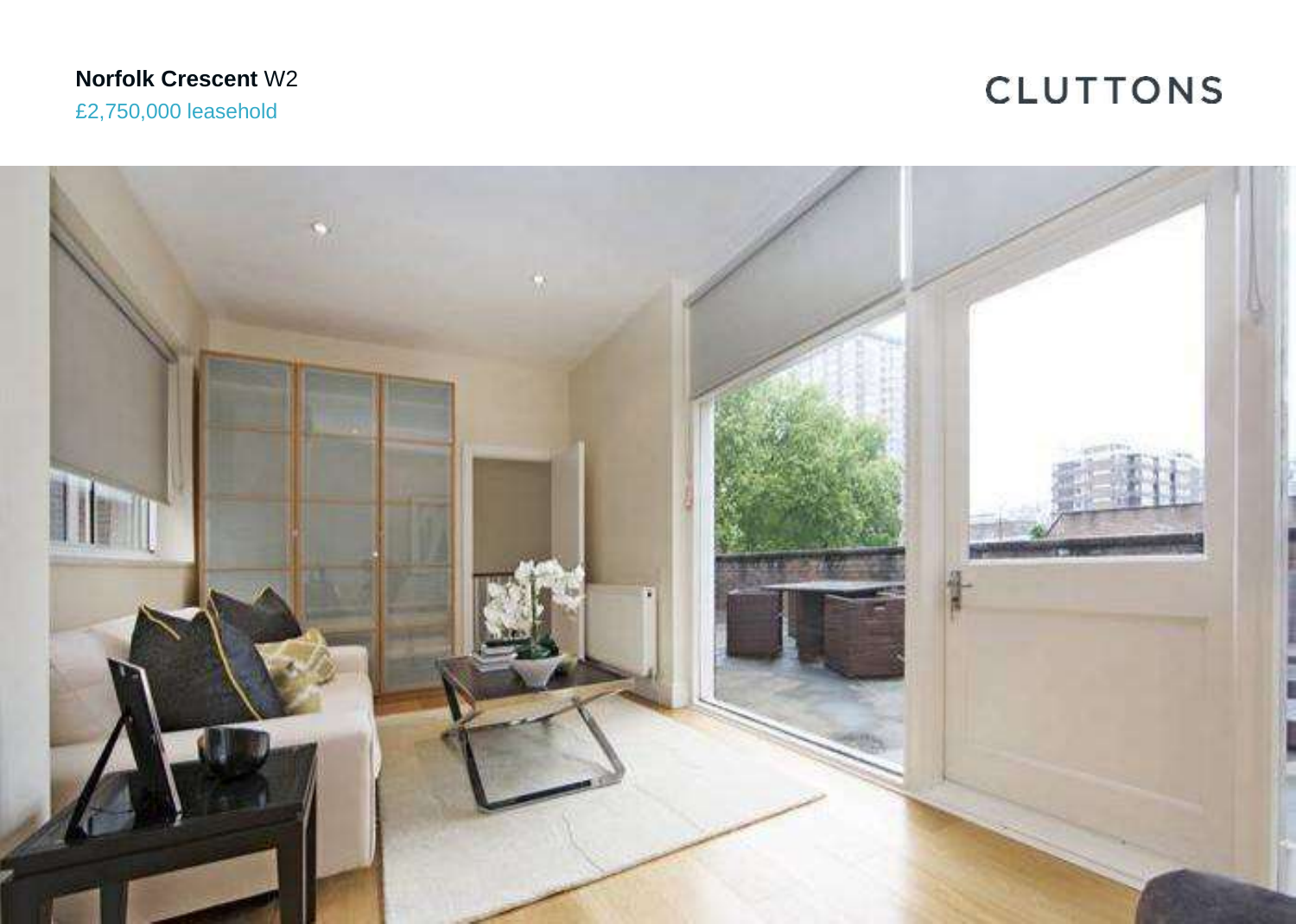

**Wonderful family home moments from Hyde Park and Paddington.**

A newly refurbished six bedroom house arranged over four floors. With a large roof terrace and an extended lease this family home is offered chain free.

Conveniently located for the transport links and local amenities in the popular Hyde Park Estate. Moments from Paddington Station (Heathrow Express) and nearby underground stations including Marble Arch and Lancaster Gate (Central line) and Edgware Road (District, Circle and Hammersmith & City Lines). For motorists the A40 is also easily accessible.



Approximate gross internal area: 1.883 sq ft (174.93 sq m) EPC rating: E | Ref: ALB130150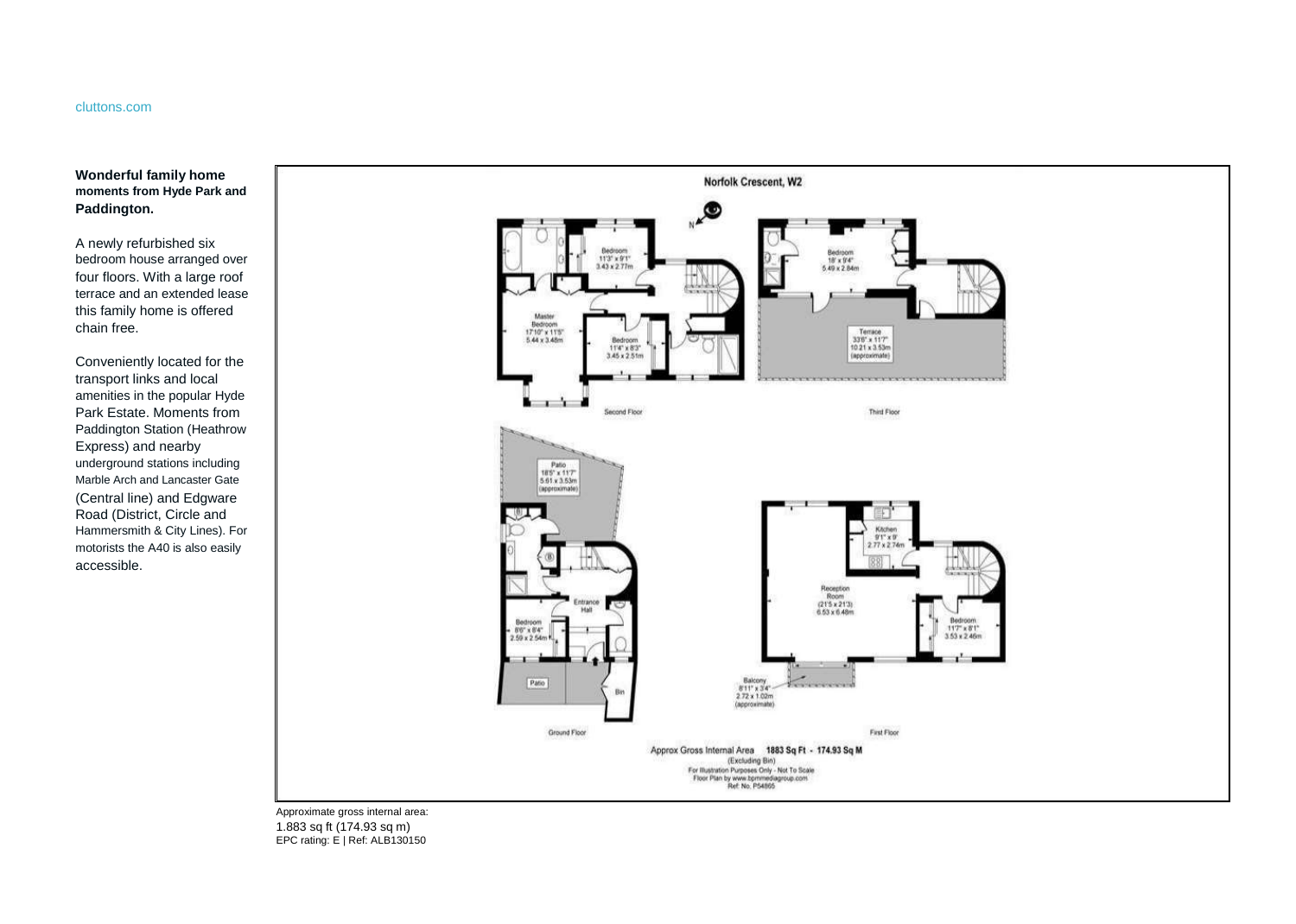